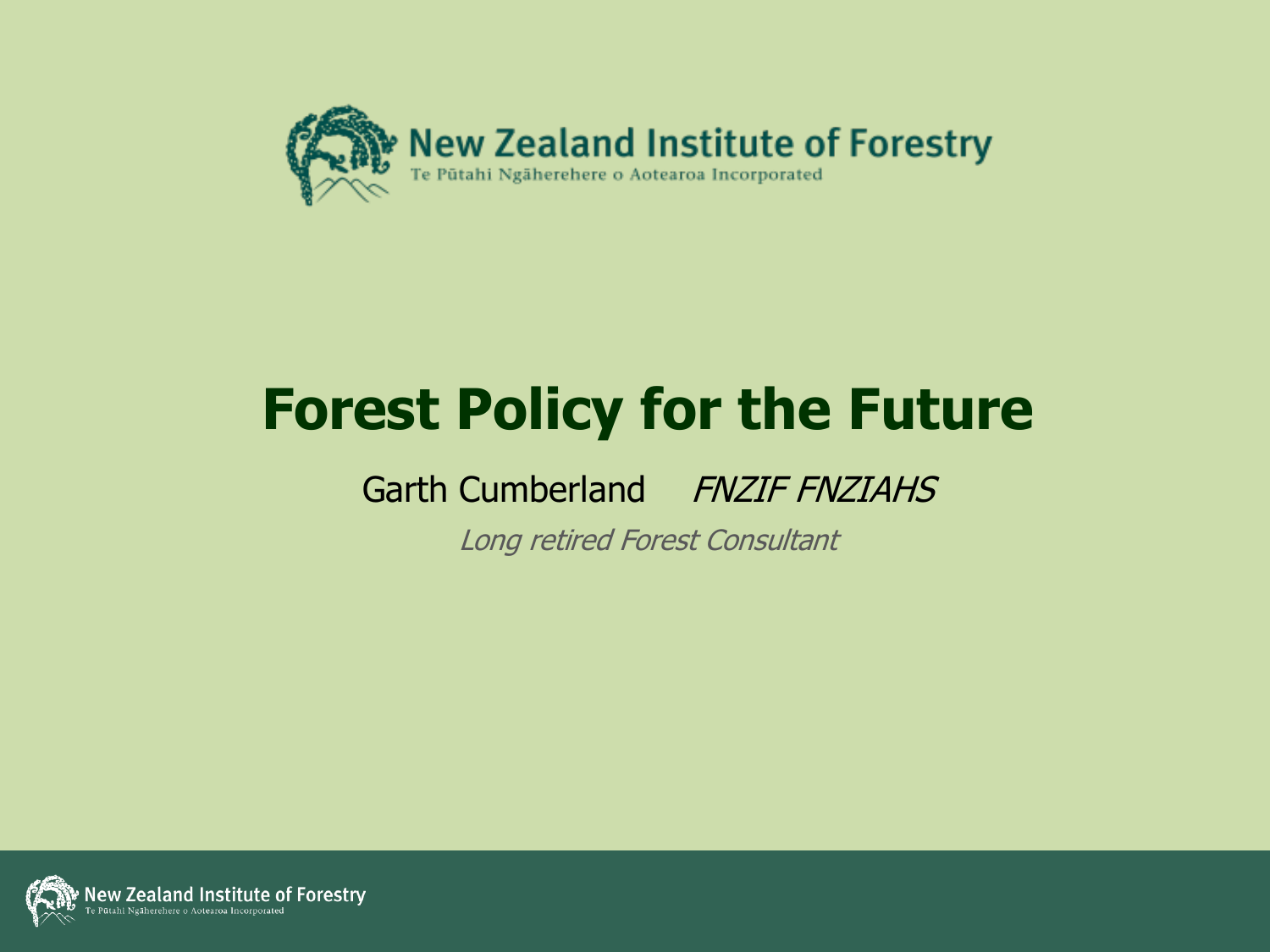### **Introduction**

Mankind has cleared two thirds of the NZ forest landscape

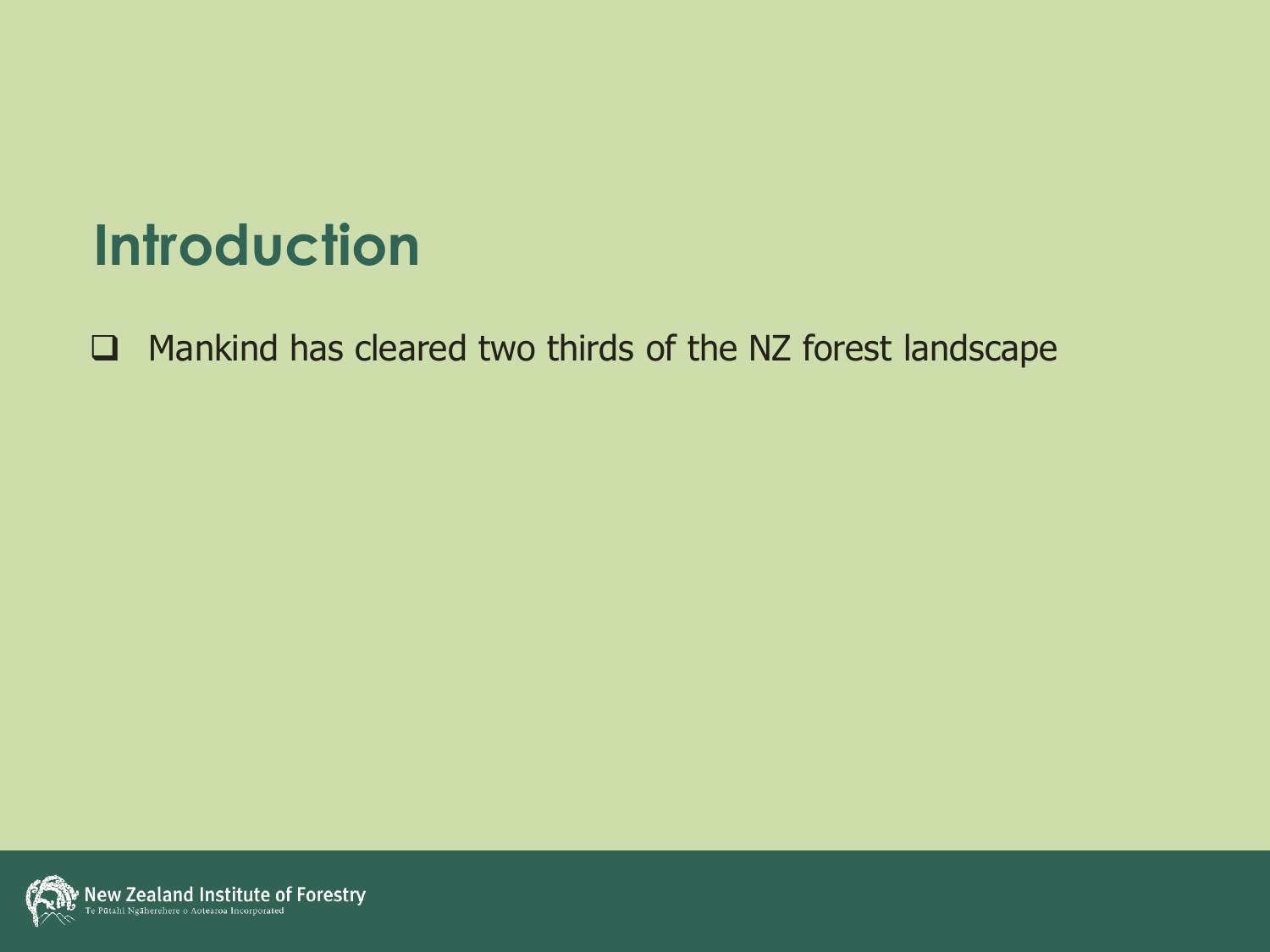# **The need for a Forest Policy?**

- $\Box$  Trees and forests have immense (multitude) value to Kiwis
- $\Box$  To provide guidance for the use protection and development of its trees and forests

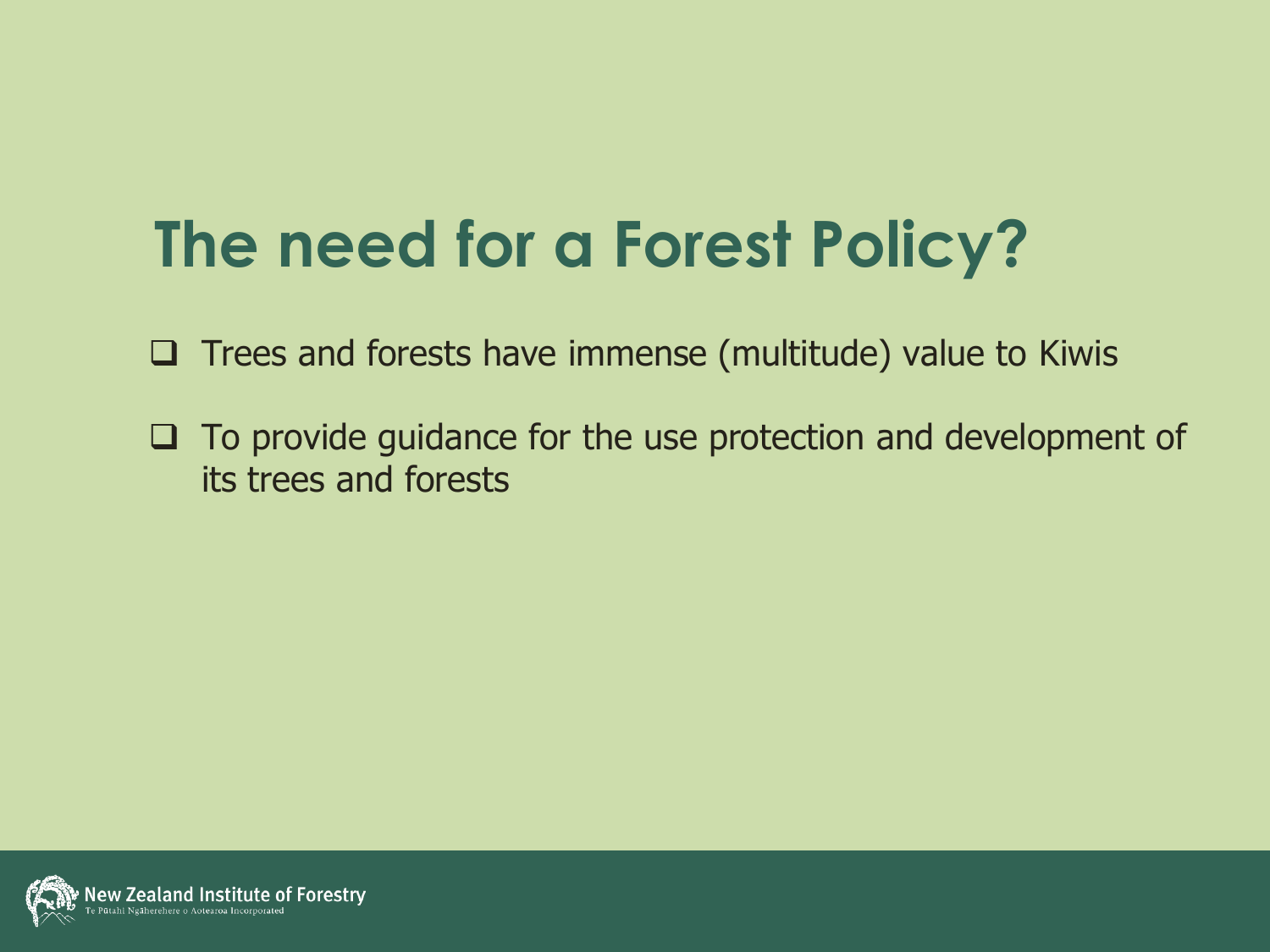## **Why are foresters developing policy?**

 $\Box$  They perceive productive potential which is under-rated

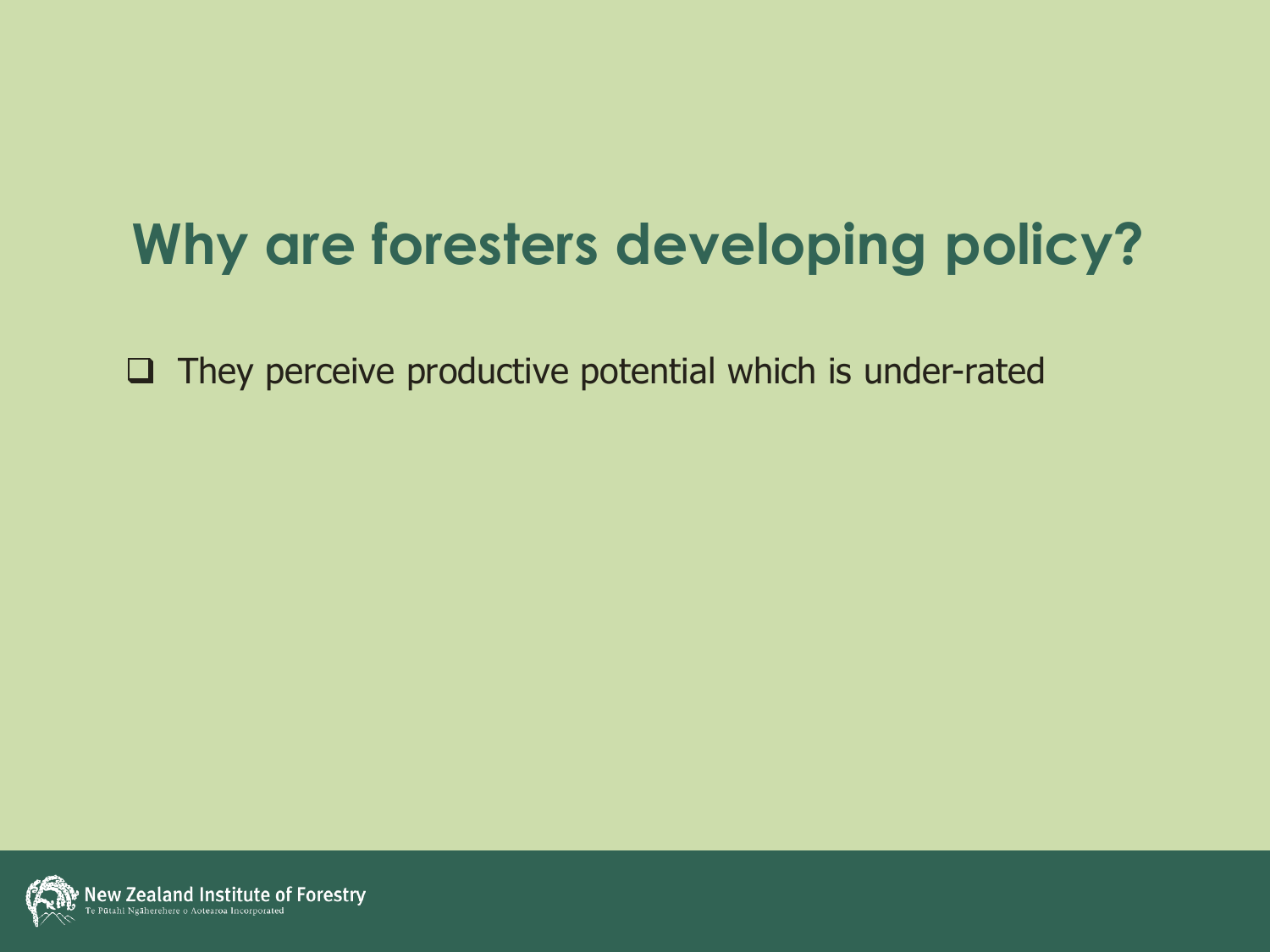## **What is the forest community involvement?**

- $\Box$  Broad representation by brilliant people at all levels
- $\Box$  Five themed Working Parties became the driving force
- $\Box$  Intensive testing and consultation continues

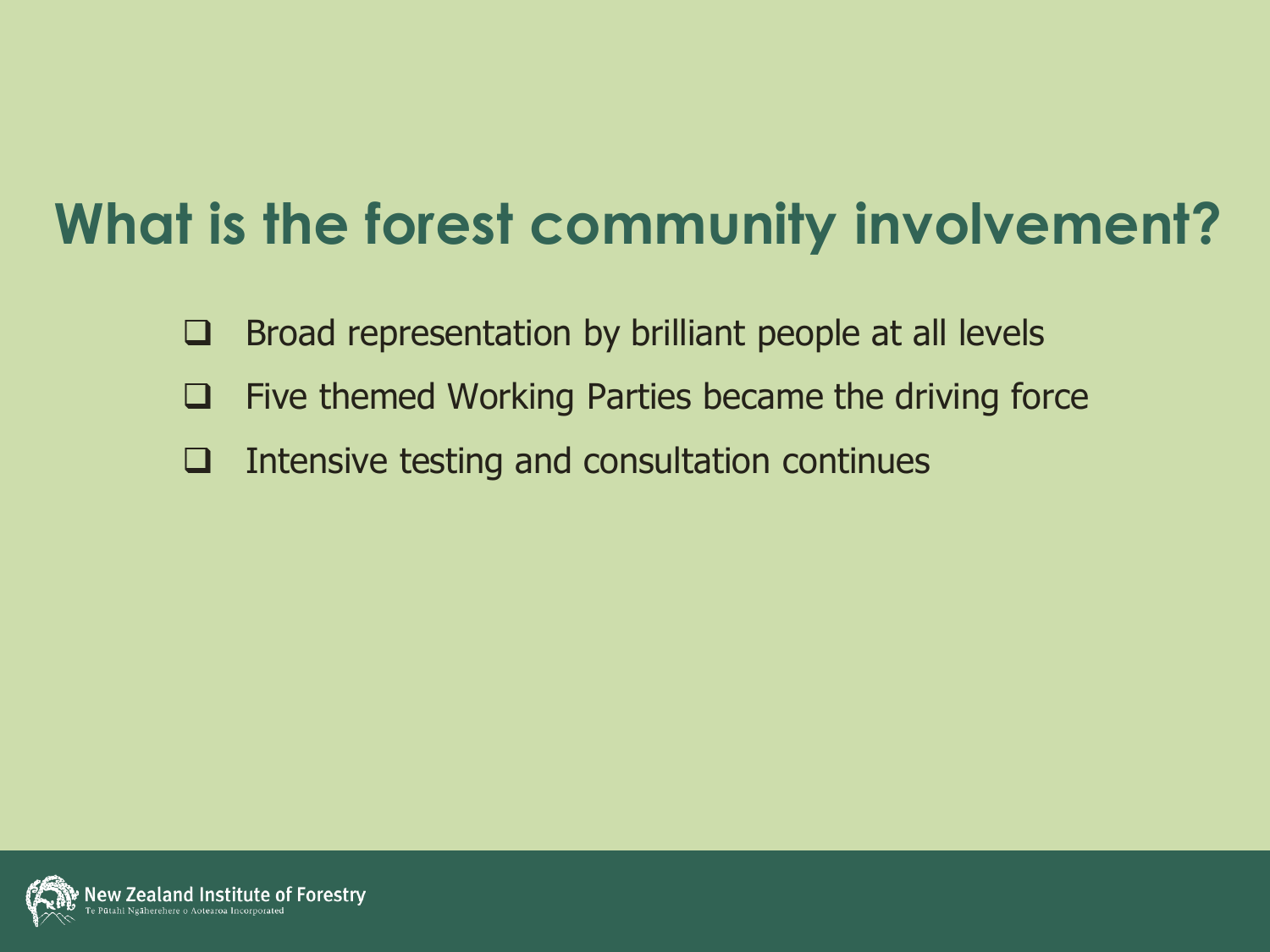## **Definitions determined and settled upon**

#### Definition of a **Forest**:

 $\Box$  An area of trees of any age, regardless of species or the purpose for which the trees are managed, and including conservation, production and urban forests.

#### Definition of the **Forest Sector & Forest Community**:

 $\Box$  Persons who contribute to, make use of or have an interest in forests in any way.

#### Definition of **Forest Policy**:

 $\Box$  A set of enduring and visionary statements encompassing all matters concerning New Zealand's forests and their sustainable uses.

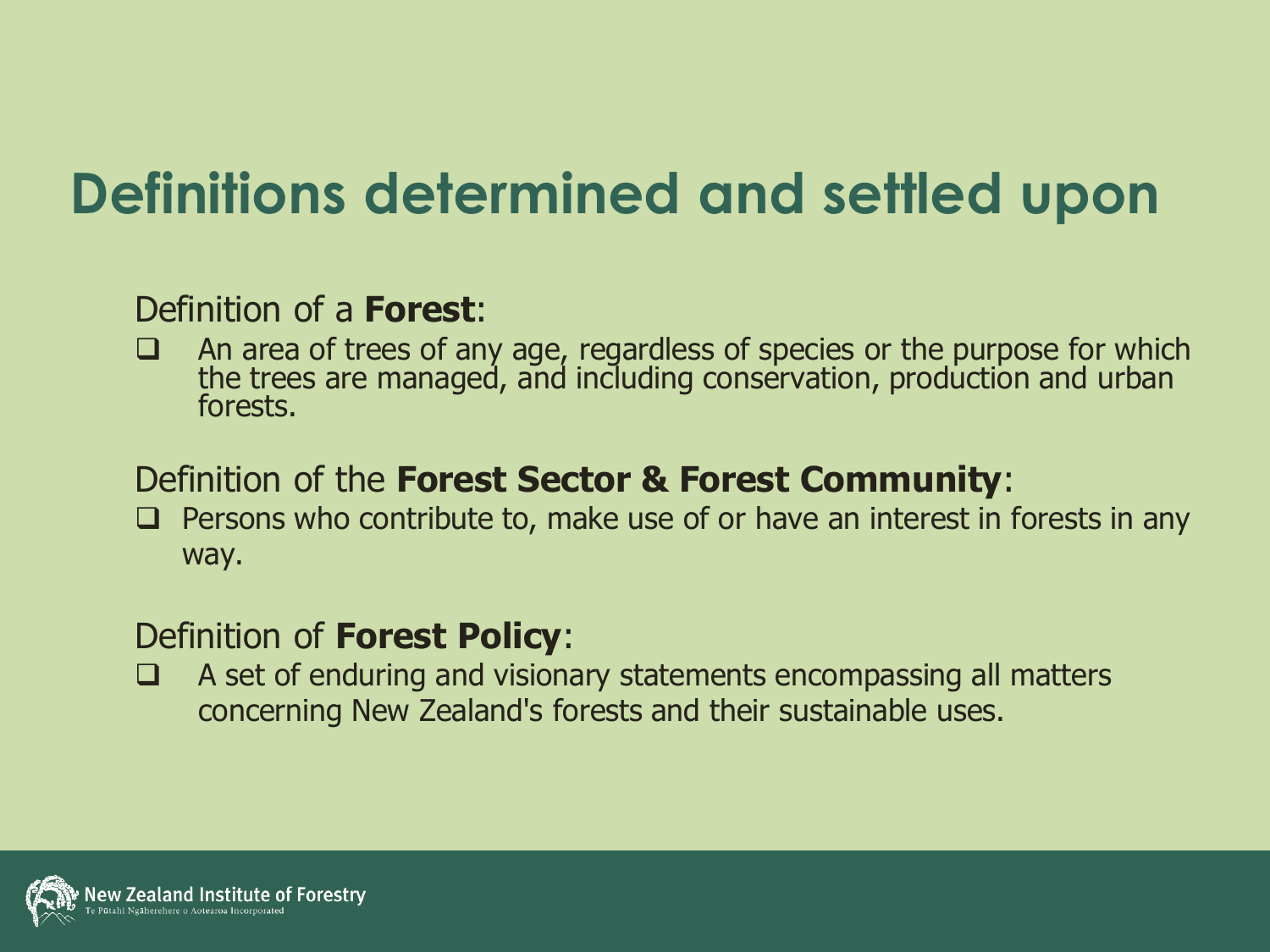### **Objectives & Purpose for Forest Policy Project**

#### The **Objective** of the Forest Policy Project is:

To establish, publish and maintain a pragmatic and enduring National Forest Policy for all forests, all forest activities and all forest users, which will:

- 1. Meet future economic, environmental and social demands on forests;
- 2. Recognise the unique long-term investment and management characteristics of forests;
- 3. Provide legislators central and local government regulators and decision makers – with reliable information enabling them to realise the sector's potential contribution to the nation;
- 4. Guide resource managers and investors towards better informed, higher quality and more advantageous decisions concerning forestry.

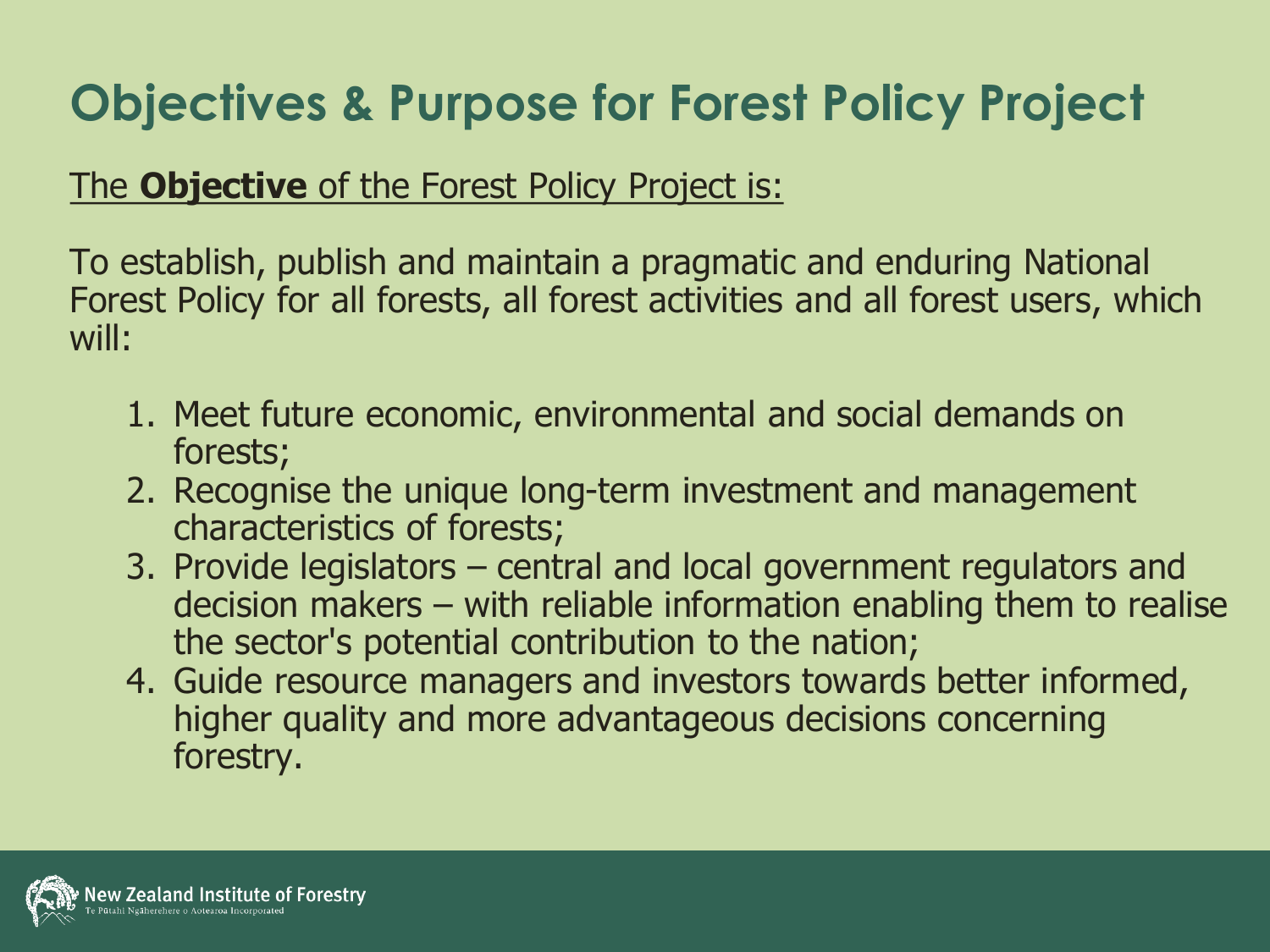# **Forest Policy & Climate Change**

 $\Box$  Increase native and exotic plantation area over next decade  $\Box$  One million hectares of erodible pasture land will be the best start

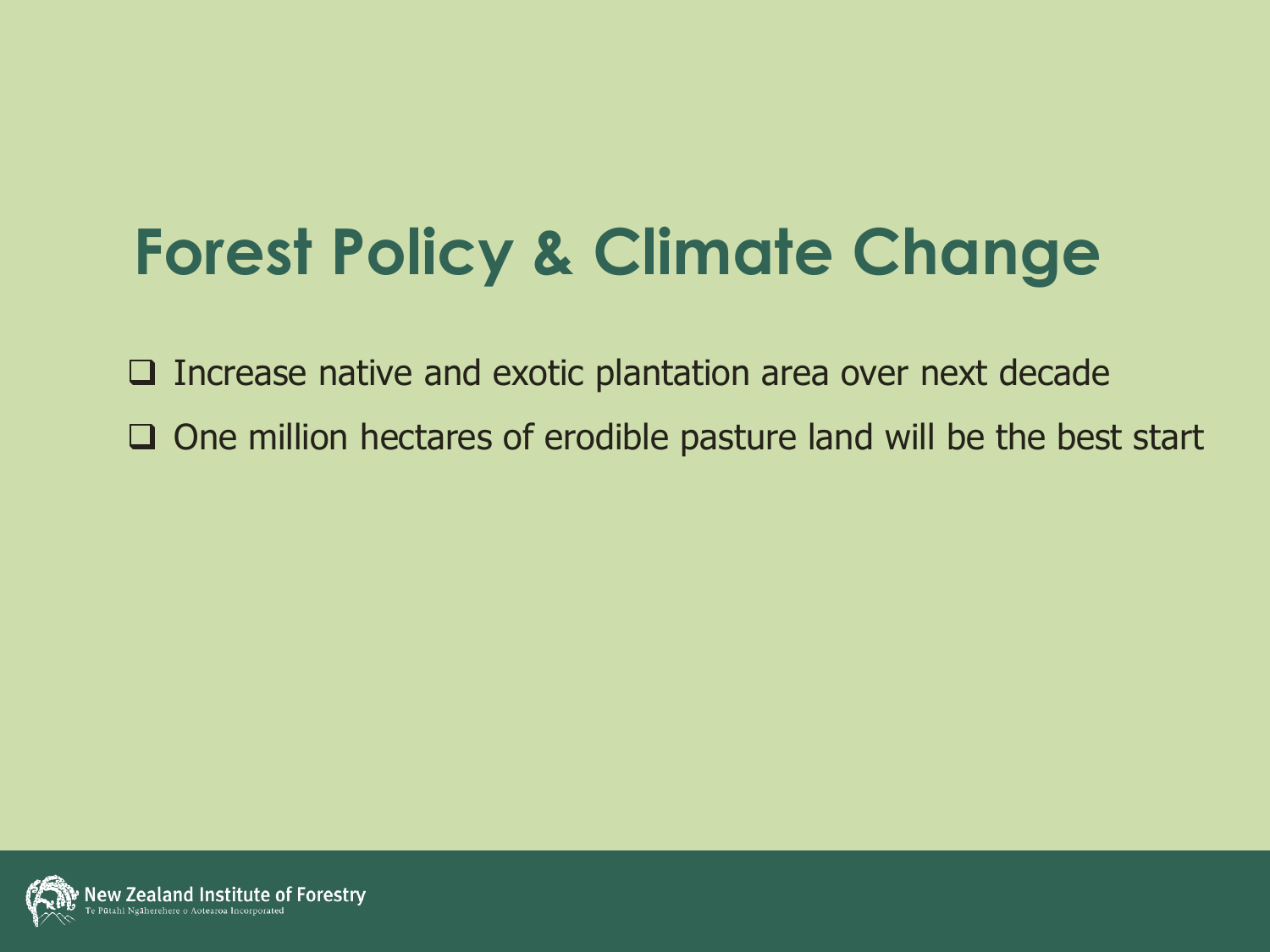# **Forest Policy & Ecosystem services**

- □ Forests are a major component of New Zealand's natural capital
- **EXEC** Forest ecosystem services include:
- $\Box$  Enhancement of biodiversity;
- $\Box$  Sequestration of carbon;
- $\Box$  Prevention of erosion of unstable soils;
- $\Box$  Mitigation of contamination to run-off water;
- $\Box$  Provision of shade and shelter;
- $\Box$  Provision of aesthetic and ambient environments;
- $\Box$  Provision of characteristics supporting tourism;
- $\Box$  Mitigation of the loss nutrients and silt to waterways;
- $\Box$  Provision of recreational activities;
- **Q** Provision of food;
- **Q** Provision of wood for energy;
- $\Box$  Production of raw materials for novel products.

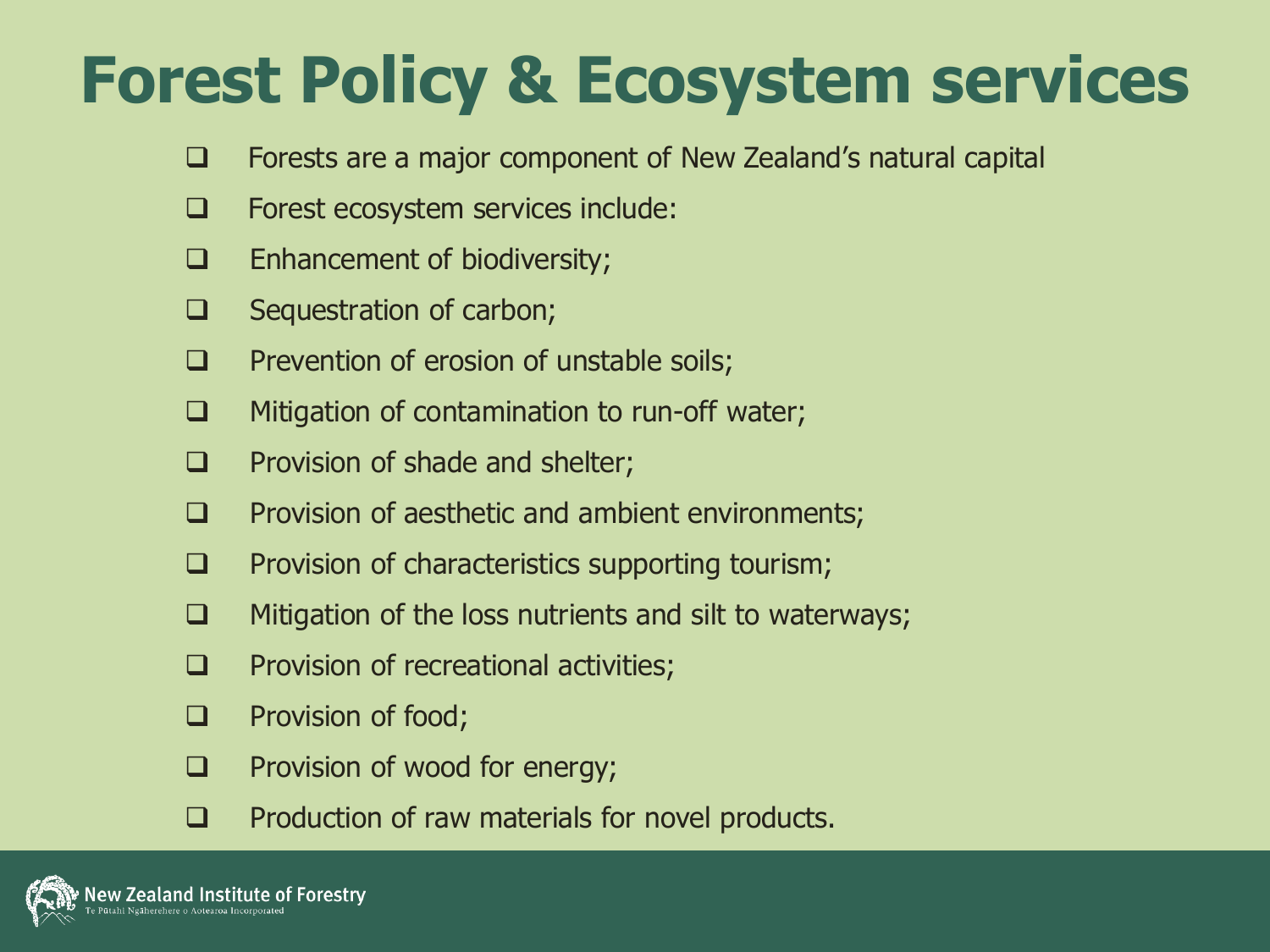### **Forest Policy & On-shore Processing of Logs**

Encourage further on-shore log processing.

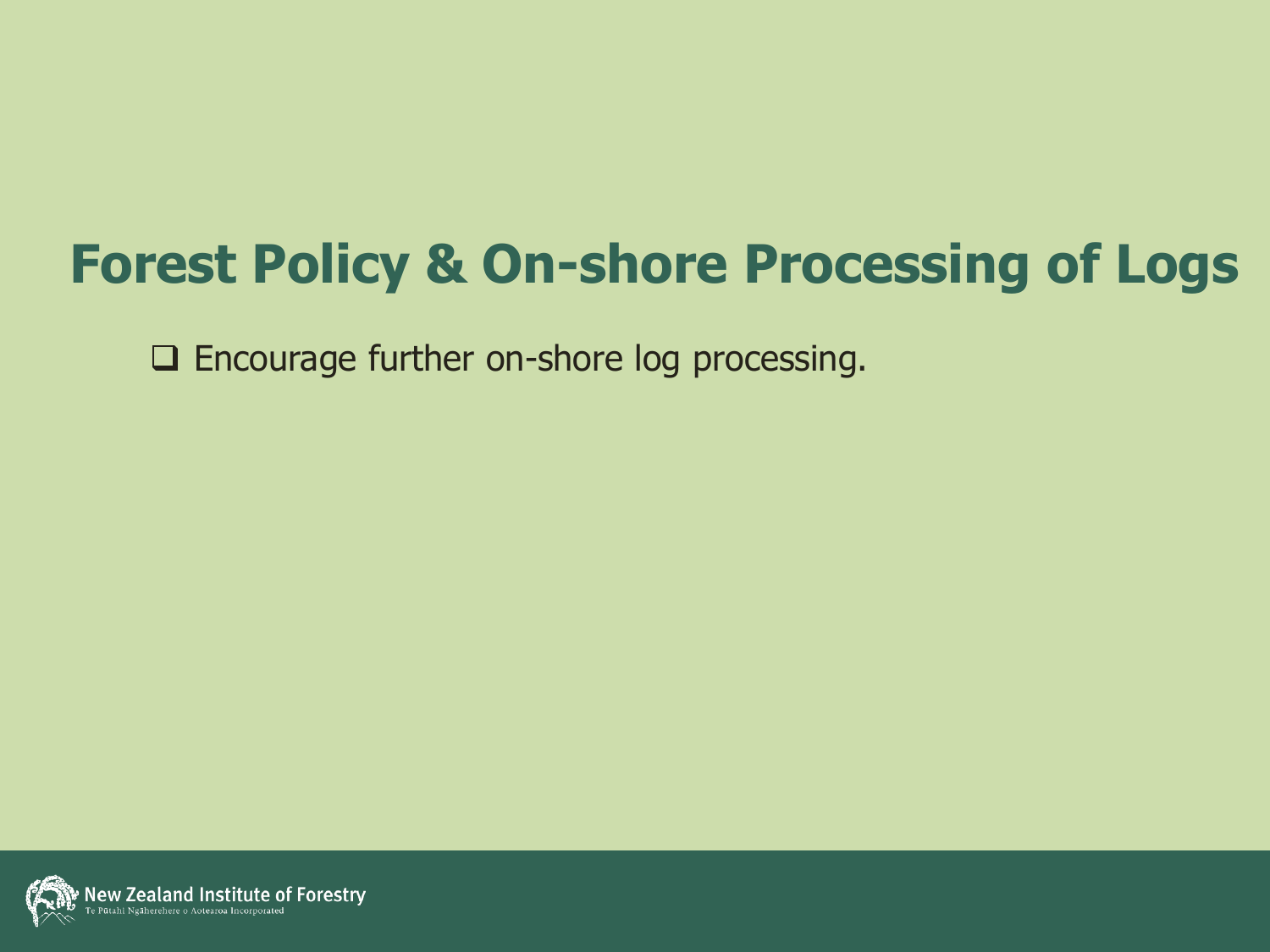# **Forest Policy & Use of Wood**

Build and rebuild in wood

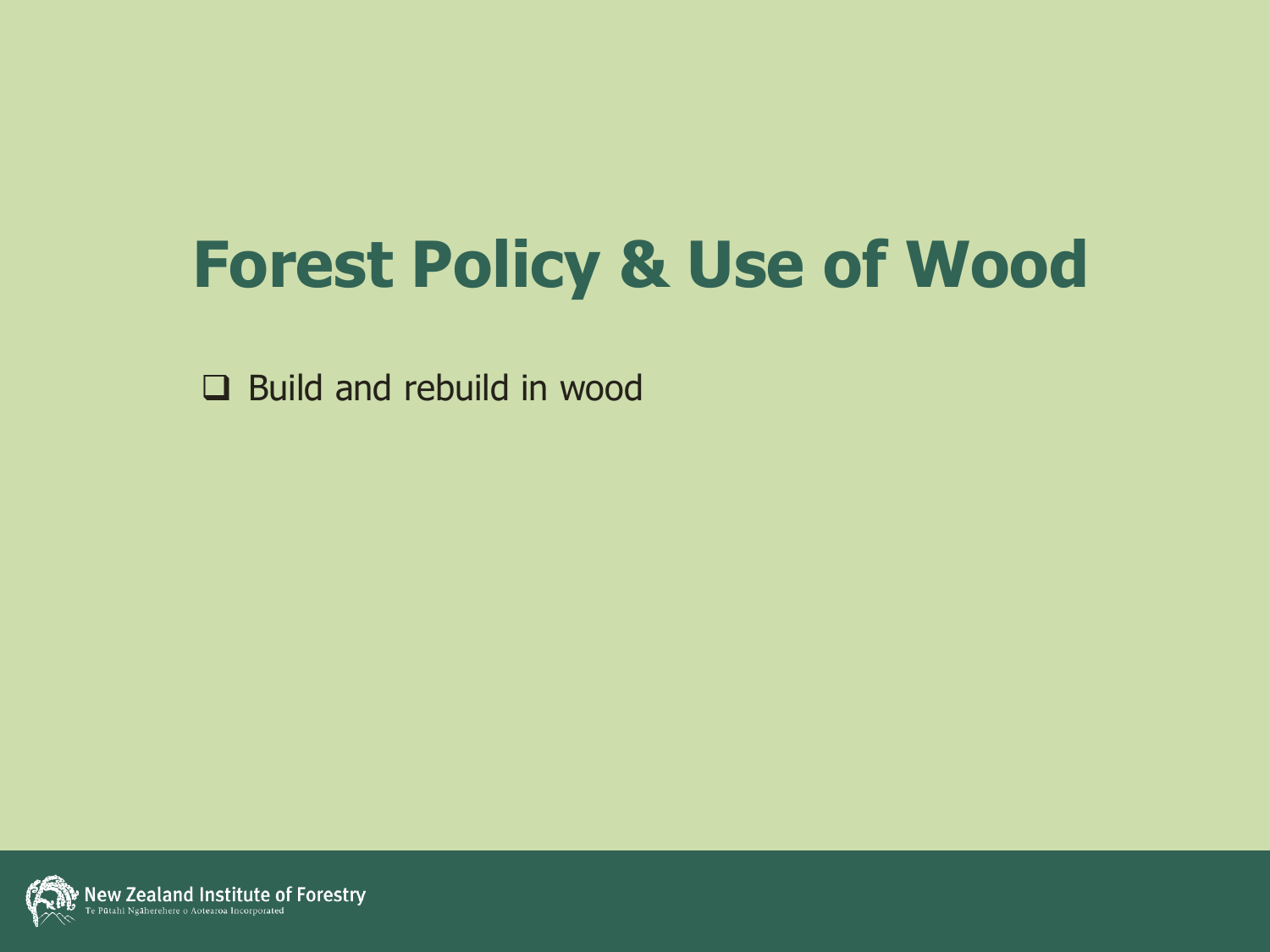## **Forest Policy & forest advocacy**

 $\Box$  Develop a well-versed and erudite advocate for forestry

 $\square$  Purpose – to coordinate and implement forest policy